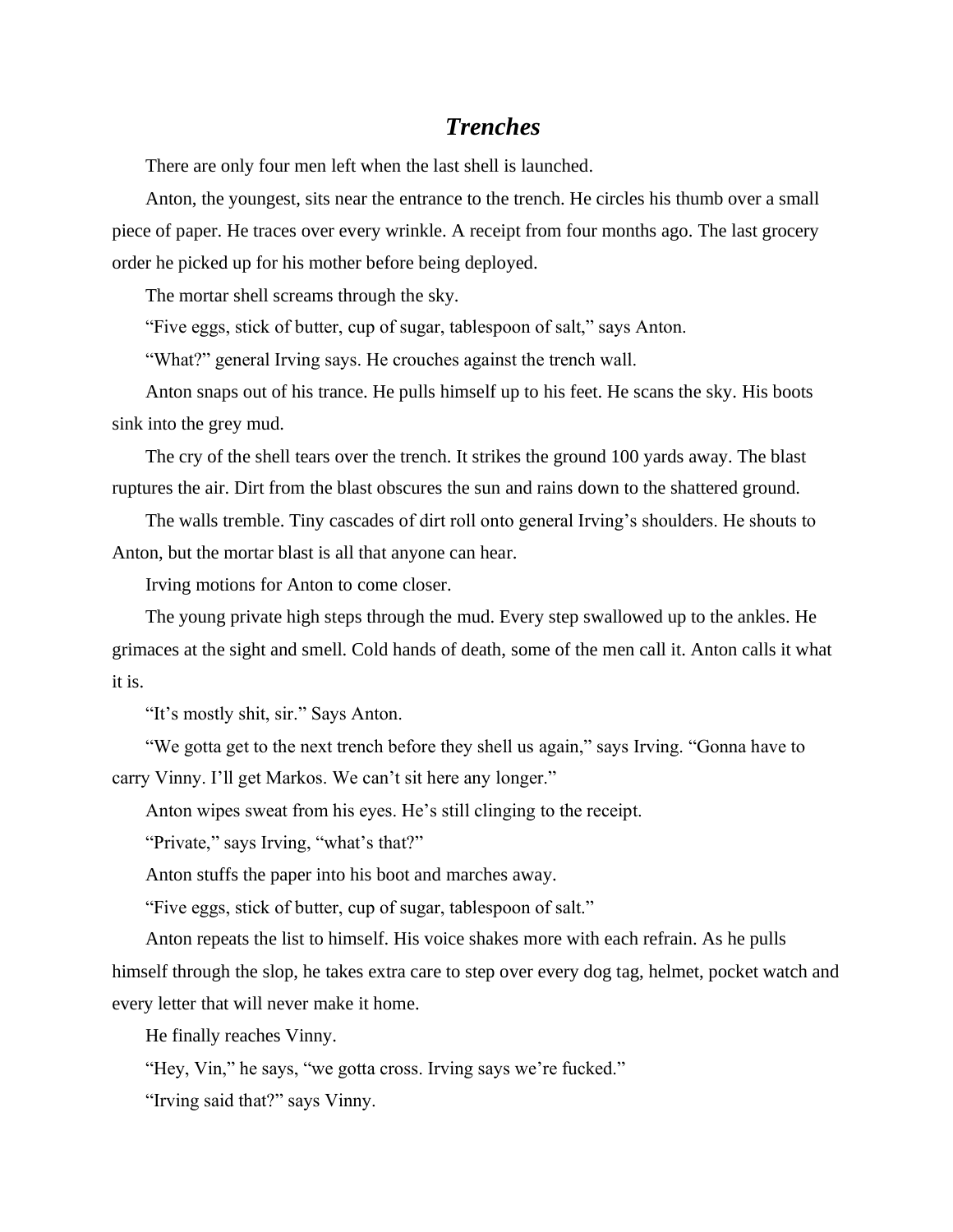"Well, not those words."

The men laugh. Anton crouches next to Vinny and checks his bandages. He pokes around the entry sites and watches Vinny's face.

"You gotta carry me?" Vinny says.

Anton chuckles. Vinny is nearly a foot taller than Anton, and at least 40 pounds heavier. "Either I carry you or we both die." says Anton.

Vinny shrugs and grins at Anton. His mouth is gapped and pink with blood. He begins to cry.

"Anton," says Vinny, "what the shit is that little piece of paper you're always fondling?" Anton scoffs. He pats the side of his boot.

"A cake," Says Anton, "my ma' called it Sun Cake. She'd make it first day of every summer."

Vinny nods. He takes Anton's hand.

Anton presses his forehead against Vinny's.

"Let's go," says Anton, "when we make it back home, my mom will make it for us."

Anton hoists Vinny over his shoulder. He leans against the trench wall to bolster his effort.

The mud gurgles and eats its way up to Anton's ankles.

"Five eggs, stick of butter, cup of sugar, tablespoon of salt," says Anton.

Irving emerges from around a curve in the trench with Markos' duffle bag slung over his shoulder. He pauses.

Anton frowns.

Irving nods. He pulls himself through the mud to help the men over the trench wall. He digs his toes into the wall and raises himself out.

Machine gun fire rattles across the field. Plumes of dirt and shrapnel jump from the earth.

Irving throws himself at Anton and Vinny.

Vinny tumbles to the ground, face down.

Anton spins to try to catch Vinny. His grip fails him. His breath is punched out of his body. His knees give out.

Irving tumbles back, yanking Vinny by the shoulder to pull him back into the trench. The two men sack into the mud, shoulders first. The final rounds of machine gun fire snap at their heels as they slip past the top of the wall.